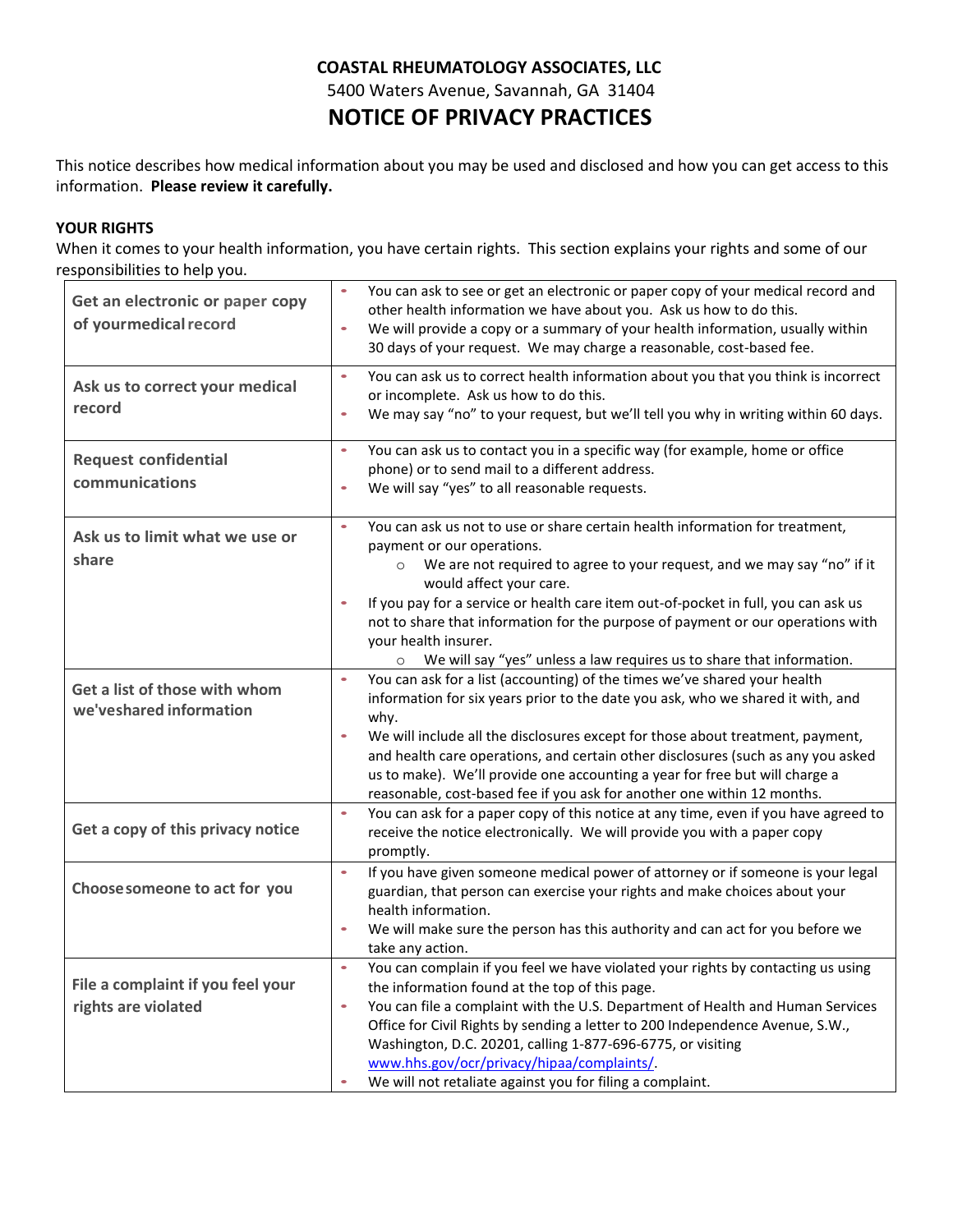## **YOUR CHOICES**

**For certain health information,you cantell usyour choices about what we share.** If you have a clear preference for how we share your information inthe situations described below,talk to us. Tell us what you want us to do, and we will follow your instructions.

| In these cases, you have both<br>the right and choiceto tell us<br>to:                      | Share information with your family, close friends, or others involved in your care<br>۰<br>Share information in a disaster relief situation<br>$\bullet$<br>Include your information in a hospital directory<br>$\bullet$<br>Contact you for fundraising efforts<br>$\bullet$<br>If you are not able to tell us your preference, for example if you are unconscious, we may<br>go ahead and share your information if we believe it is in your best interest. We may also<br>share your information when needed to lessen a serious and imminent threat to health or<br>safety. |
|---------------------------------------------------------------------------------------------|---------------------------------------------------------------------------------------------------------------------------------------------------------------------------------------------------------------------------------------------------------------------------------------------------------------------------------------------------------------------------------------------------------------------------------------------------------------------------------------------------------------------------------------------------------------------------------|
| In these cases we never share<br>your information unless you<br>give us written permission: | Marketing purposes<br>Sale of your information<br>Most sharing of psychotherapy notes<br>$\bullet$                                                                                                                                                                                                                                                                                                                                                                                                                                                                              |
| In the case of fundraising:                                                                 | We may contact you for fundraising efforts, but you can tell us not to contact you<br>again.                                                                                                                                                                                                                                                                                                                                                                                                                                                                                    |

#### **OUR USES AND DISCLOSURES**

**How do we typically use or share your health information?** We typically use or share your health information in the following ways:

| Treat you                     | We can use your health information and<br>share it with other professionals who are<br>treating you.                          | Example: A doctor treating you for an injury<br>asks another doctor about your overall health<br>condition.  |
|-------------------------------|-------------------------------------------------------------------------------------------------------------------------------|--------------------------------------------------------------------------------------------------------------|
| Run our organization          | We can use and share your health<br>information to run our practice, improve<br>your care, and contact you when<br>necessary. | Example: We use health information about<br>you to manage your treatment and services.                       |
| <b>Bill for your services</b> | We can use and share your health<br>information to bill and get payment from<br>health plans or other entities.               | Example: We give information about you to<br>your health insurance plan so it will pay for<br>vour services. |

**How else can we use or share your health information?** We are allowed or required to share your information in other ways – usually in ways that contribute to the public good, such as public health and research. We have to meet many conditions in the law before we can share your information for these purposes. For more information see: [www.hhs.gov/ocr/privacy/hipaa/understanding/consumers/index.html.](http://www.hhs.gov/ocr/privacy/hipaa/understanding/consumers/index.html)

| Help with public health and safety   | We can share health information about you for certain situations such as:                     |  |  |
|--------------------------------------|-----------------------------------------------------------------------------------------------|--|--|
| issues                               | Preventing disease                                                                            |  |  |
|                                      | Helping with product recalls                                                                  |  |  |
|                                      | Reporting adverse reactions to medications                                                    |  |  |
|                                      | Reporting suspected abuse, neglect, or domestic violence                                      |  |  |
|                                      | Preventing or reducing a serious threat to anyone's health or safety                          |  |  |
| Do research                          | We can use or share your information for health research.                                     |  |  |
| Comply with the law                  | We will share information about you if state or federal laws require it, including with the   |  |  |
|                                      | Department of Health and Human Services if it wants to see that we're complying with federal  |  |  |
|                                      | privacy law.                                                                                  |  |  |
| Respond to organ and tissue donation | We can share health information about you with organ procurement organizations.               |  |  |
| requests                             |                                                                                               |  |  |
| Work with a medical examiner or      | We can share health information with a coroner, medical examiner, or funeral director when an |  |  |
| funeral director                     | individual dies.                                                                              |  |  |
| Address workers' compensation, law   | We can use or share health information about you:                                             |  |  |
| enforcement, and other government    | For workers' compensation claims                                                              |  |  |
| requests                             | For law enforcement purposes or with a law enforcement official                               |  |  |